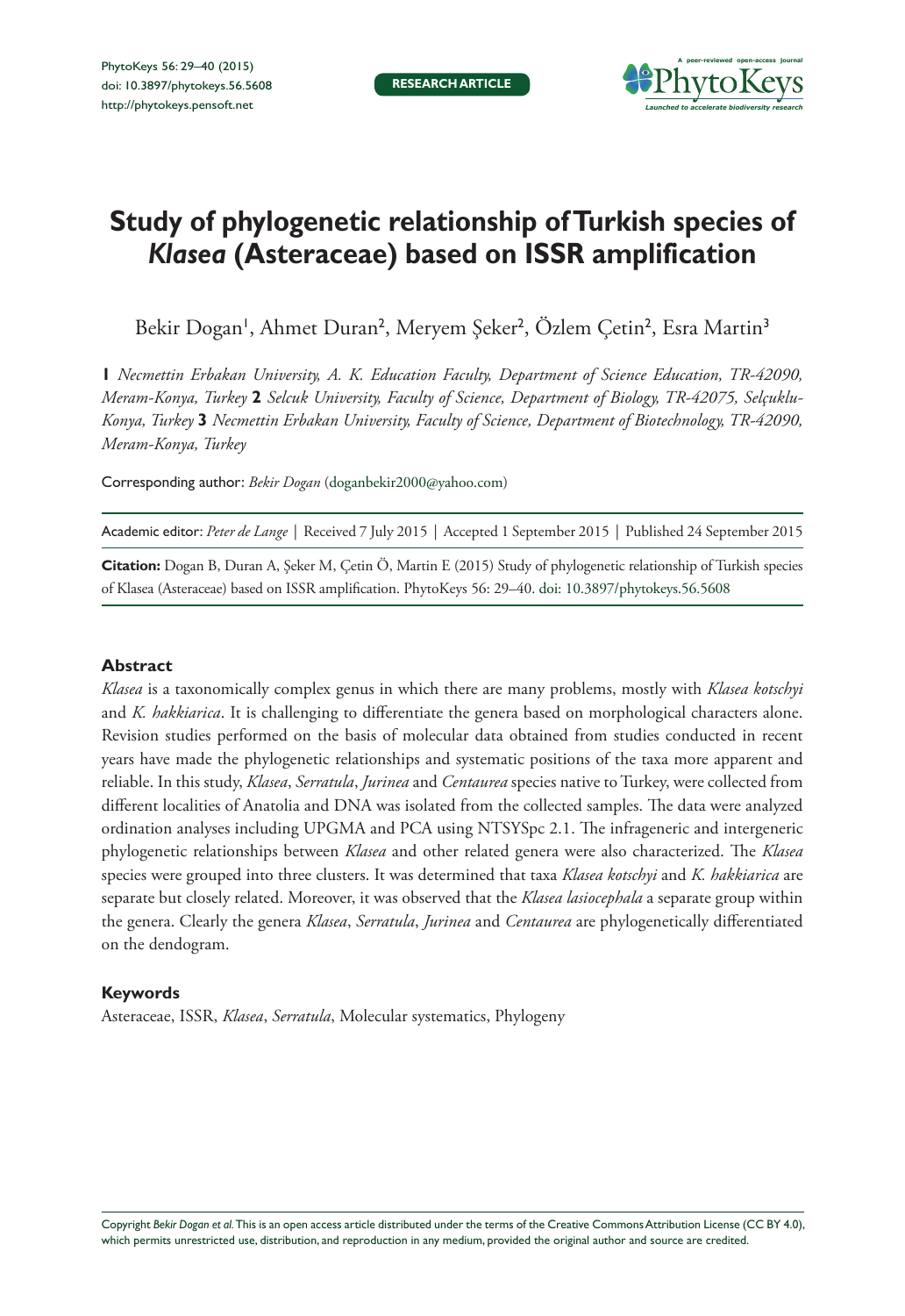# **Introduction**

The tribe Cardueae (Asteraceae) is generally accepted to be classified into five subtribes named Echinopinae, Carlininae, Carduinae, Centaureinae and Cardopatiinae (Susanna et al. 2006). Cardueae include perennial, biennial, or monocarpic herbs and shrubs and, less often, annual herbs or small trees (Barres et al. 2013). However, delineation of these taxonomic entities is highly problematic. Beyond the limits of the tribes, the boundaries between these units are also very difficult to establish. Also, some large genera of the tribes have generic delimitation problems: *Carduus* L. (90 species), *Cirsium* Mill. (250 species), *Centaurea* L. (400 species), *Cousinia* Cass. (800 species), *Serratula* L. (70 species), and *Saussurea* DC. (more than 300 species) (Garcia-Jacas et al. 2002). Extensive work conducted recently by Garcia-Jacas et al. (2000, 2001) and Font et al. (2002) have clarified the delineation of *Centaurea*. Limited studies also exist on *Cirsium* and *Carduus* (Haffner and Hellwig 1999), but most of the taxonomic problems persist. The genus *Klasea* Cass. constitutes a taxonomically complex group of plants with generic boundaries are unclear, especially at the generic level surrounding genus *Serratula* (Martins and Hellwig 2005). *Klasea* Cass., traditionally treated as a section within *Serratula* L., is widely accepted at the generic level (Martins 2006). *Klasea* is naturally distributed in Central Asia, Iran, Turkey, China, Himalayas, south east Europe and south Russia. *Klasea* is located within the monophyletic tribe Cardueae, in the subtribe Centaureinae (Susanna et al. 2006).

16 species were reported for the genus *Serratula* in Turkey (Davis and Kupicha 1975; Davis et al. 1988). Then all Turkish *Serratula* species were transferred to *Klasea* except *Serratula tinctoria* (Greuter 2003; Martins 2006). Thus, *Klasea* is represented by 15 species and *Serratula* is represented by one species within the Mediterranean and Irano-Turanian phytogeographic regions of Turkey (Dogan et al. 2012). Five of these species are endemic to Turkey, resulting in an endemism ratio of 33.3% (Dogan et al. 2012).

Currently, morphological revisions of various plant taxa are often supported by molecular data (APG 2003). As compared with morphological data, DNA sequences are not influenced by the environmental conditions in which the plants have grown; hence they serve as a powerful tool in resolving taxonomical and systematical problems. When compared with the phenotypic characters, by using different molecular marker systems, more reliable results were also obtained by a number of researchers that used different plant groups (Yang et al. 1996; Joel et al. 1998; Soranzo et al. 1999; Bremer et al. 2001; Mengitsu et al. 2002; Ash et al. 2003; Jump et al. 2003; Pharmawati et al. 2004; Dogan et al. 2007; Ali et al. 2013).

The RAPD (Randomly Amplified Polymorphic DNA) fingerprinting method is widely used and has a wide range of applications (Williams et al. 1990). However, because RAPD is a highly sensitive method, it should be used with great care. The ISSR (Inter Simple Sequence Repeat) has much higher levels of reproducibility than RAPD, for which reason it is preferable (Zietkiewicz et al. 1994, Prevost and Wilkinson 1999; Dogan et al. 2007; Hakki et al. 2010). The ISSR method is very widely used for the analysis of genetic diversity (Prevost and Wilkinson 1999).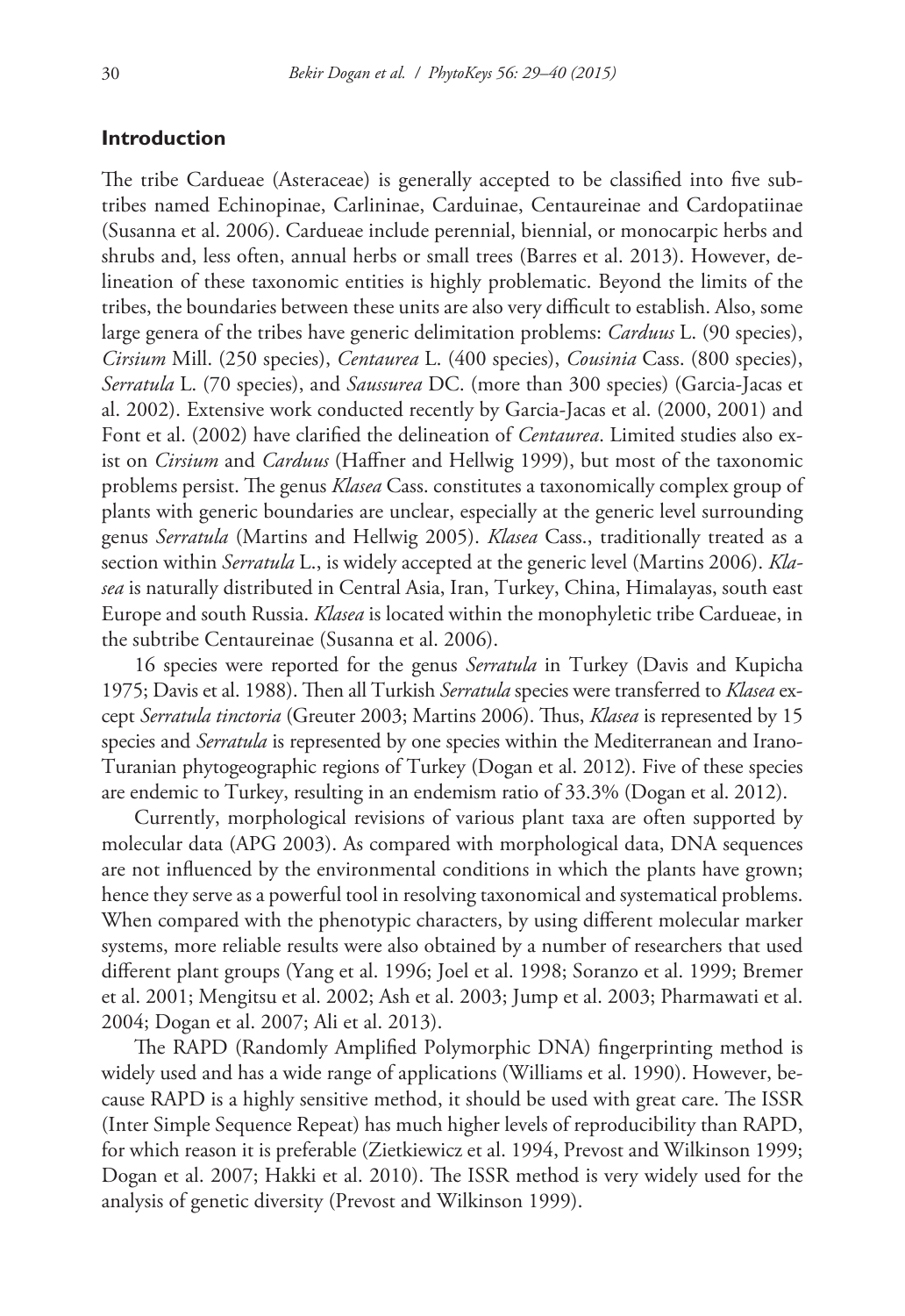Simple sequence repeats (SSRs), also known as microsatellites, are tandemly repeated di-, tri, tetra- or penta-nuclotide sequences (mainly within the range of 10–80 repeats of the core unit) that are abundant within eukaryotic genomes. A high level of genomic variation is generated by the more or less evenly distributed microsatellite sequences present within the plant and animal genomes. The high levels of genomic variation are widely used for genetic variation analysis of both wild plants (Wolfe et al. 1998; Dogan et al. 2010; Laosatit et al. 2013; Khalik et al. 2014) and crop plants (Vosman and Arens 1997; Hakki et al. 2001; Mohammadzadeh et al. 2011). Microsatellites can be used in inter- as well as intra-species analyses (Soranzo et al. 1999). However, the technique requires prior sequence information for the locus-specific primers, a feature that renders it difficult to be applied to plants for which no adequate genomic sequencing studies exist. Without considering their difficulty or cost (Hakki and Akkaya 2000), numerous microsatellite loci have been identified for economically important crops such as wheat, rice or maize. In *Klasea*, however, they have not been utilized.

In this study, *Klasea* species, which are difficult to delineate using morphological traits, were collected from their natural habitats in Turkey. DNA was isolated and fingerprinting was performed using a highly reliable and reproducible technique that mimics the application ease of RAPDs. The method employed to assess the genetic diversity and to resolve the genetic relationships among the species is a technique derived from SSR characterization based on PCR amplification of ISSR regions primed by a single oligonucleotide corresponding to the targeted repeat motif. The SSR-containing primers are usually 16-25 base pair long oligonucleotides anchored at the 3'- or 5'-end by two to four arbitrary, and often degenerate, nucleotides (Fang et al. 1997). The primer can be based on any of the motifs found at SSR loci. In these conditions, only sequence regions flanked by the two adjacent identical and inversely oriented microsatellites are amplified. Overall, the technique does not require prior sequence information (an advantage against microsatellites) and its reliability is higher than RAPD's.

The aim of this study was to determine the genetic relationships among selected Anatolian-originated *Klasea*, *Serratula*, *Jurinea* and *Centaurea* species collected from diverse regions of Turkey and to use a DNA-based molecular marker system to resolve the unclear and controversial status of these species based on conventional morphological characters.

## **Material and methods**

#### Specimen collection

Silica gel dried plant leaf samples belonging to 15 *Klasea* taxa and *Serratula tinctoria*, and 2 out-group taxa (*Jurinea* and *Centaurea*) were collected from the natural flora of Turkey. The species and provinces of their localities are as follows: *Klasea quinquefolia* (Artvin), *K. oligocephala* (Kahramanmaraş), *K. kotschyi* (Bitlis), *K. serratuloides* (Van), *K. erucifolia* (Erzurum), *K. lasiocephala* (Antalya), *K. cerinthifolia* (Kahramanmaraş), *K. grandifolia*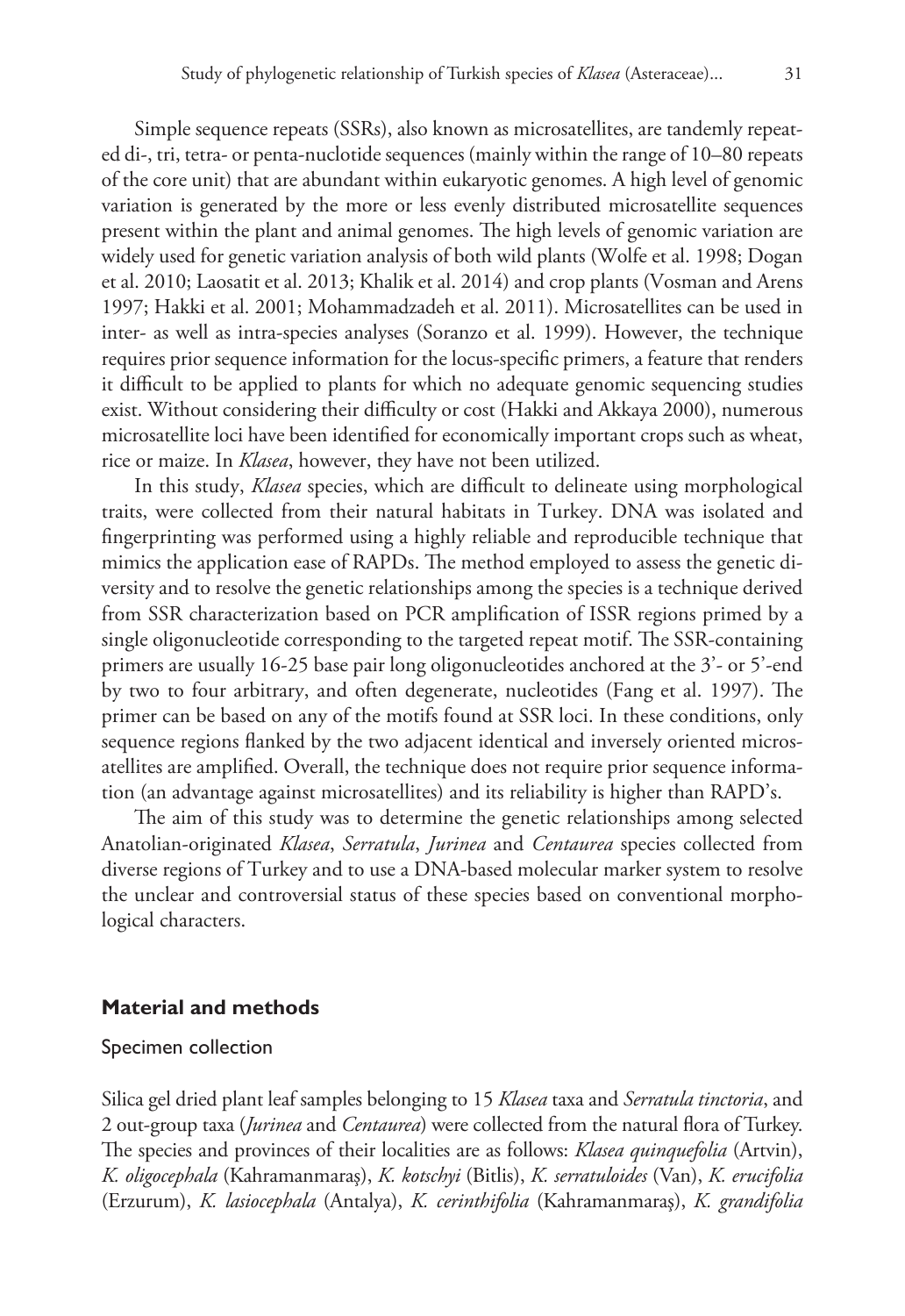| <b>Species</b>                                  | Voucher                                                                          |  |  |  |  |
|-------------------------------------------------|----------------------------------------------------------------------------------|--|--|--|--|
|                                                 | Turkey, Van: Van to Gurpinar, 2125 m, 38024.434'N, 0430 23.079'E, 19.07.2009,    |  |  |  |  |
| Klasea serratuloides                            | B.Doğan 2117 & A.Duran (KNYA).                                                   |  |  |  |  |
|                                                 | Turkey, Antalya, Gazipasa, Çayıryaka mountain pasture, 1730 m, 36°.30.027'N,     |  |  |  |  |
| K. lasiocephala                                 | 032°.32.181'E, 30.06.2009, B.Doğan 2105 & A.Duran (KNYA), Endemic.               |  |  |  |  |
|                                                 | Turkey, Malatya, Darende, near Akçatoprak, 1010 m, 38°30.064'N, 037°33.907'E,    |  |  |  |  |
| K. bornmuelleri                                 | 17.07.2009, B.Doğan 2110 & A.Duran (KNYA), Endemic.                              |  |  |  |  |
| K. kurdica                                      | Turkey, Osmaniye, Yarpuz, 1465 m, 37°00.774'N, 036°26.683'E, 15.07.2009,         |  |  |  |  |
|                                                 | B.Doğan 2106 & A.Duran (KNYA).                                                   |  |  |  |  |
| K. coriaceae                                    | Turkey, Kars, Tuzluca to Kağızman, 1055 m, 40°06.399'N, 043°29.567'E,            |  |  |  |  |
|                                                 | 20.07.2009, B.Doğan 2122 & A.Duran (KNYA)                                        |  |  |  |  |
| K. cerinthifolia                                | Turkey, Kahramanmaraş, Ahir mountain, 990 m, 37°36.470'N, 036°52.917'E, 16.      |  |  |  |  |
|                                                 | 07.2009, B.Doğan 2107 & A.Duran (KNYA)                                           |  |  |  |  |
| K. grandifolia                                  | Turkey, Antalya, Akseki, Süleymanlı village, 1425 m, 37°17.980'N, 031°46.520'E,  |  |  |  |  |
|                                                 | 31.07.2009, B.Doğan 2130 & A.Duran (KNYA).                                       |  |  |  |  |
| K. haussknechtii                                | Turkey, Muş, Malazgirt, Karıncalı village, 1840 m, 39°21.219'N, 042°20.010'E,    |  |  |  |  |
|                                                 | 18.07.2009, B.Doğan 2113 (KNYA).                                                 |  |  |  |  |
| K. radiata subsp.                               | Turkey, Kars, Kağızman, Akçay to Cumaçay, 1830 m, 20.07.2009, B.Doğan 2124       |  |  |  |  |
| & A.Duran (KNYA).<br>biebersteiniana            |                                                                                  |  |  |  |  |
| K. radiata subsp.                               | Turkey, Kars, Arpaçay, Kardeşköy to Dağköy, 2190 m, 06.08.2010, 40°55.087'N,     |  |  |  |  |
| 043°11.209'E, B.Doğan 2283 & A.Duran<br>radiata |                                                                                  |  |  |  |  |
| K. hakkiarica                                   | Turkey, Hakkari, Cilo mountain, Kırıkdağ, near dez stream, 2210 m, 37 °32.974'N, |  |  |  |  |
|                                                 | 043°57.615'E, 07.08.2009, B.Doğan 2132 & A.Duran (KNYA), Endemic.                |  |  |  |  |
| K. kotschyi                                     | Turkey, Bitlis, Tatvan, Sapur village, 1965 m, 38°26.154'N, 042°24.413'E,        |  |  |  |  |
|                                                 | 06.08.2009, B.Doğan 2131 & A.Duran (KNYA).                                       |  |  |  |  |
| K. quinquefolia                                 | Turkey, Artvin, Ardanuç, Boyalı village, 1210 m, 41°06.967'N, 042°07.283'E,      |  |  |  |  |
|                                                 | 11.08.2009, B.Doğan 2139 & A.Duran (KNYA).                                       |  |  |  |  |
| K. erucifolia                                   | Turkey, Erzurum, Köprüköy, Eğirmez village, 1635 m, 39°57.056'N, 041°51.530'E,   |  |  |  |  |
|                                                 | 09.08.2009, B.Doğan 2137 & A.Duran (KNYA).                                       |  |  |  |  |
| K. oligocephala                                 | Turkey, Kahramanmaraş, Ahir mountain, 995 m, 37°36.475'N, 036°52.947'E, 16.      |  |  |  |  |
|                                                 | 07.2009, B.Doğan 2108 & A.Duran (KNYA).                                          |  |  |  |  |
| Serratula tinctoria                             | Turkey, Bolu, Gerede to Bolu, 28. km, 1105 m, 09.08.2010, 40°45.340'N,           |  |  |  |  |
|                                                 | 031°54.888'E, B.Doğan 2290 & A.Duran (KNYA).                                     |  |  |  |  |
| Jurinea cataonica                               | Turkey, Erzincan, Old Çayırlı road, 10. km, 1750 m, 39047.954'N, 039030.343'E,   |  |  |  |  |
|                                                 | 07.08.2005, B.Doğan 1029 (KNYA). Endemic.                                        |  |  |  |  |
| Centaurea                                       | Turkey, Adana, Aladağ to Kızıldag, 890 m, 19. 06. 2010, A.Duran 9042 &           |  |  |  |  |
| ptosimopappoides                                | M.Öztürk (KNYA).                                                                 |  |  |  |  |
| C. straminicephala                              | Turkey, Erzurum, Uzundere to Artvin, 1100 m, 26.07.2002, A.Duran 6048 &          |  |  |  |  |
|                                                 | M.Sağıroğlu (KNYA).                                                              |  |  |  |  |

**Table 1.** List of sampled taxa. Including location data, collectors, and herbarium in which the voucher specimens are accessioned.

(Antalya), *K. radiata* subsp. *radiata* (Kars), *K. hakkiarica* (Hakkari), *K. haussknechtii* (Muş), *K. coriaceae* (Kars), *K. radiata* subsp. *biebersteiniana* (Kars), *K. kurdica* (Osmaniye), *K. bornmuelleri* (Malatya), *Serratula tinctoria* (Bolu), *Centaurea ptosimopappoides* (Adana), *C. straminicephala* (Erzurum), and *Jurinea cataonica*. For details see Table 1.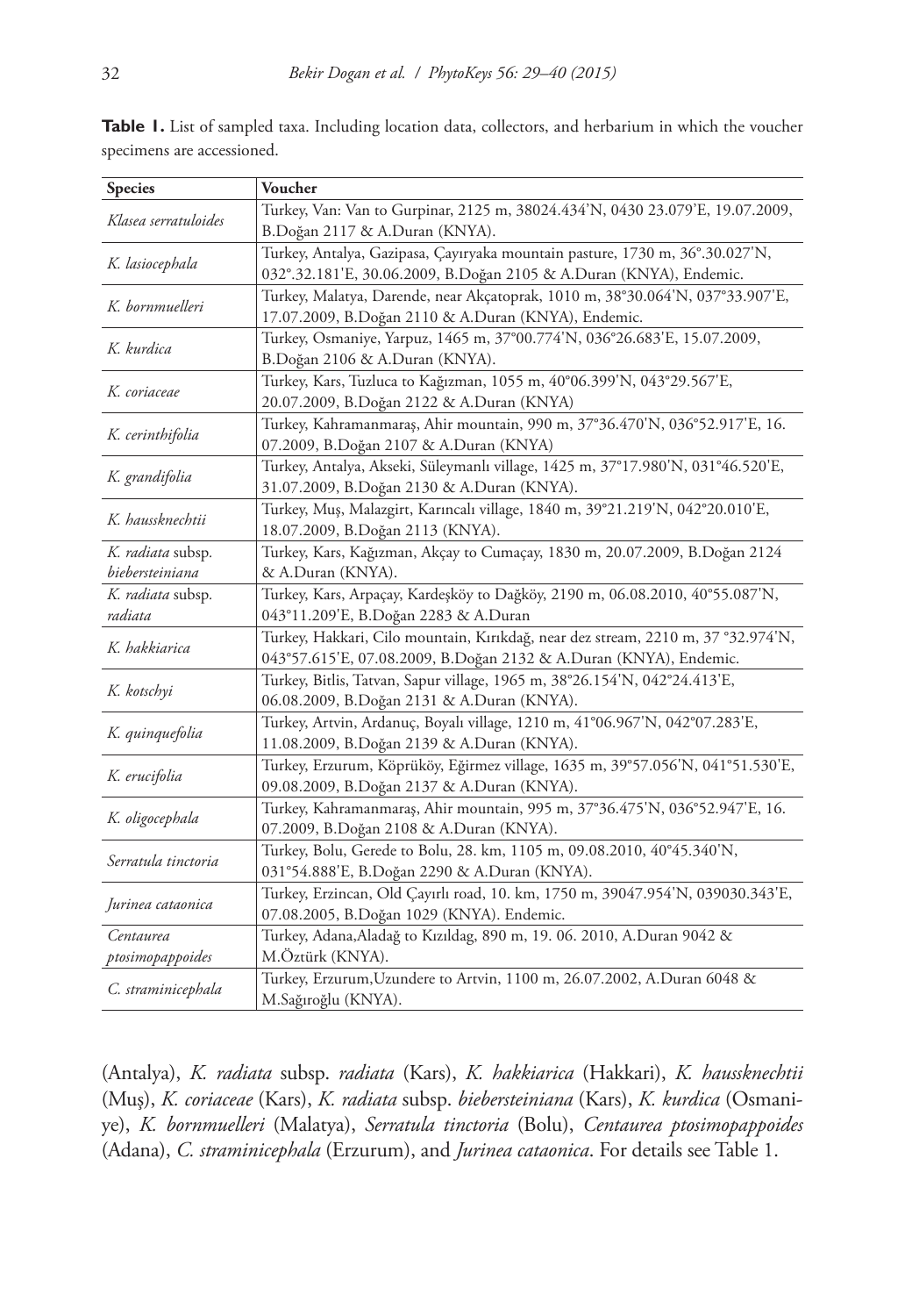## DNA extraction

Nuclear DNA of silica gel dried leaf samples were extracted according to the instructions of the Nucleon phytopure plant DNA extraction kit (RPN 8510, Amersham Life Science, England). For each sample, DNA was extracted from 100 mg of leaf. After concentrations were determined using an Eppendorf BioPhotometer, DNA samples were diluted to the working concentration of 25 ng/ $\mu$ L. To better quantify the DNA and to assess the quality of the DNA, samples were run on an agarose gel (0.9%), stained with ethidium bromide, against a DNA standard with known concentrations. Stock DNA was kept at -86 °C.

# ISSR Amplifications

Of the 20 primers investigated during our initial screening, the primers that gave the most informative patterns (in terms of repeatability, scorability, and the ability to distinguish between varieties) were selected for fingerprinting. The characteristics of the primers used are given in Table 2.

Each reaction contained 2.5 mM  ${MgCl}_2$ , 10 mM Tris-HCl (pH 8.8), 50 mM KCl; 0.8% Nonidet P40, 200 mM of each of dNTP, 0.5 mM primer, 25 ng DNA template and 0.4 units of Taq DNA Polymerase (Bioron, Germany) in a final reaction volume of 25 µl. After a pre-denaturation step of 3 minutes at 94 °C, amplification reactions were cycled 40 times at 94 °C for 1 minute, at annealing temperature (Table 1) for 50 seconds and 72 °C for one minute followed by a final 10 minutes 72 °C extension in an Eppendorf Mastercycler gradient thermocycler. Upon completion of the reaction, aliquots of PCR products (15 µL) were mixed with 3  $\mu$ L of loading buffer (50% glycerol, 0.25% bromophenol blue and 0.25% xylene cyanol), loaded onto a 2.0% agarose/1x Tris-Borate EDTA gel and electrophoresed at 4 V/cm.

Amplifications were repeated at least twice at different time periods for each primer using the same reagents and procedures.

| Primer         | Primer sequence           | $T$ (°C) |    |      | Size $(bp)$ GC $(\%)$ Number of polymorphic bands |
|----------------|---------------------------|----------|----|------|---------------------------------------------------|
| <b>ISSR F1</b> | GAG CAA CAA CAA CAA CAA   | 49.1     | 18 | 38.9 | 13                                                |
| ISSR F2        | CTC GTG TGT GTG TGT GTG T | 56.7     | 19 | 52.6 | 11                                                |
| ISSR F3        | AGA GAG AGA GAG AGA GCG   | 56       | 18 | 55.6 | 14                                                |
| ISSR F4        | AGA GAG AGA GAG AGA GTG   | 53.7     | 18 | 50   | 12                                                |
| ISSR F5        | AGA GAG AGA GAG AGA G     | 49.2     | 16 | 50   | 10                                                |
| ISSR F6        | CCA CCA CCA CCA CCA       | 53.3     | 15 | 66.7 | 13                                                |
| ISSR F7        | ACA CAC ACA CAC ACA C     | 49.2     | 16 | 50   | 12                                                |

**Table 2.** List of the ISSR primers used in this study and their specifications.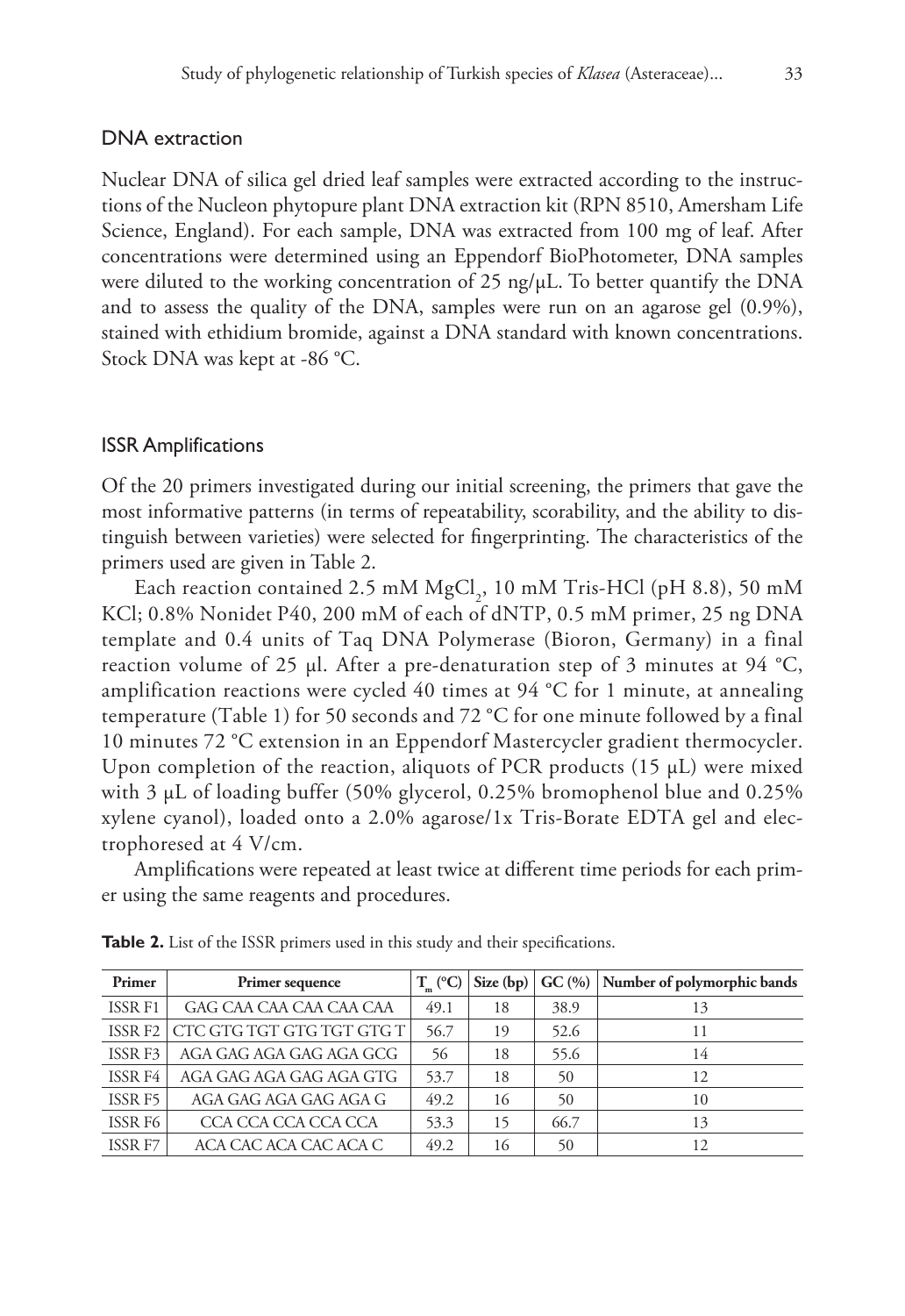#### Data collection and cluster analysis

Amplified fragments were visualized under a UV transiluminator and photographed using a gel documentation system (Vilbert Lourmat, Infinity model). All of the amplified fragments were treated as dominant genetic markers. Each DNA band generated was visually scored as an independent character or locus (1 for presence and 0 for absence). Qualitative differences in band intensities were not considered. Every gel was scored in triplicate (independent scorings) and only the fragments consistently scored were considered for analysis. A rectangular binary data matrix was prepared and all the data analysis was performed using the Numerical Taxonomy System, NTSYS-pc version 2.1 (Applied Biostatistic, Exeter Software, Setauket, New York, USA).

In cluster analysis of the samples, the unweighted pair-group method with the arithmetic mean (UPGMA) procedure was followed (Rohlf 1992). The genetic distances were calculated with the SM coefficient. In order to determine the ability of ISSR data to display the inter-relationships among the samples, principle co-ordinate analysis (PCA) of pair-wise genetic distances (Nei 1972) was also conducted using the NTSYS-pc package.

#### **Results and discussion**

Silica gel dried plants collected from 19 different natural habitats were taken to the laboratory. The total number of species collected and used in the phylogenetic analysis was 19. DNA extractions were first attempted using a standard 2X CTAB method. Due to the poor DNA quality produced by the CTAB procedure, a commercial kit (Nucleon phytopure) was used in all isolations and repeated extractions were conducted whenever necessary.

From an initial screening of 20 ISSR primers, seven primers revealed high levels of polymorphisms. These primers generated 85 highly polymorphic fragments that were consistently amplified in repeated experiments conducted on separate dates. The GC percentages of the selected primers were within the range of 38.8–66.7%. The characteristics as well as the sequences of the primers revealing a polymorphism are shown in Table 2. The primer ISSR F3 amplified the highest number of polymorphic fragments (14 bands) and primer ISSR F5 yielded the lowest number of fragments (10 bands). In total, the average number of polymorphic fragments per primer used was roughly 12. A representative figure containing ISSR F3 and ISSR F5 banding patterns is given in Figure 1.

A total of 15 *Klasea*, 1 *Serratula*, 1 *Jurinea* and 2 *Centaurea* taxa were used in the scoring analysis. The *Jurinea* and *Centaurea* taxa, which were used as the out-group, formed a cluster that was distinct from the *Klasea* and *Serratula* cluster in the constructed dendogram. Furthermore the *Klasea* and the *Serratula* taxa form clearly separate clusters among themselves (Figure 2).

The *Klasea radiata* subsp. *radiata* and *Klasea radiata* subsp. *biebersteiniana* taxa were observed to be very closely positioned in the dendogram. The *K. kotschyi*, *K. hak-*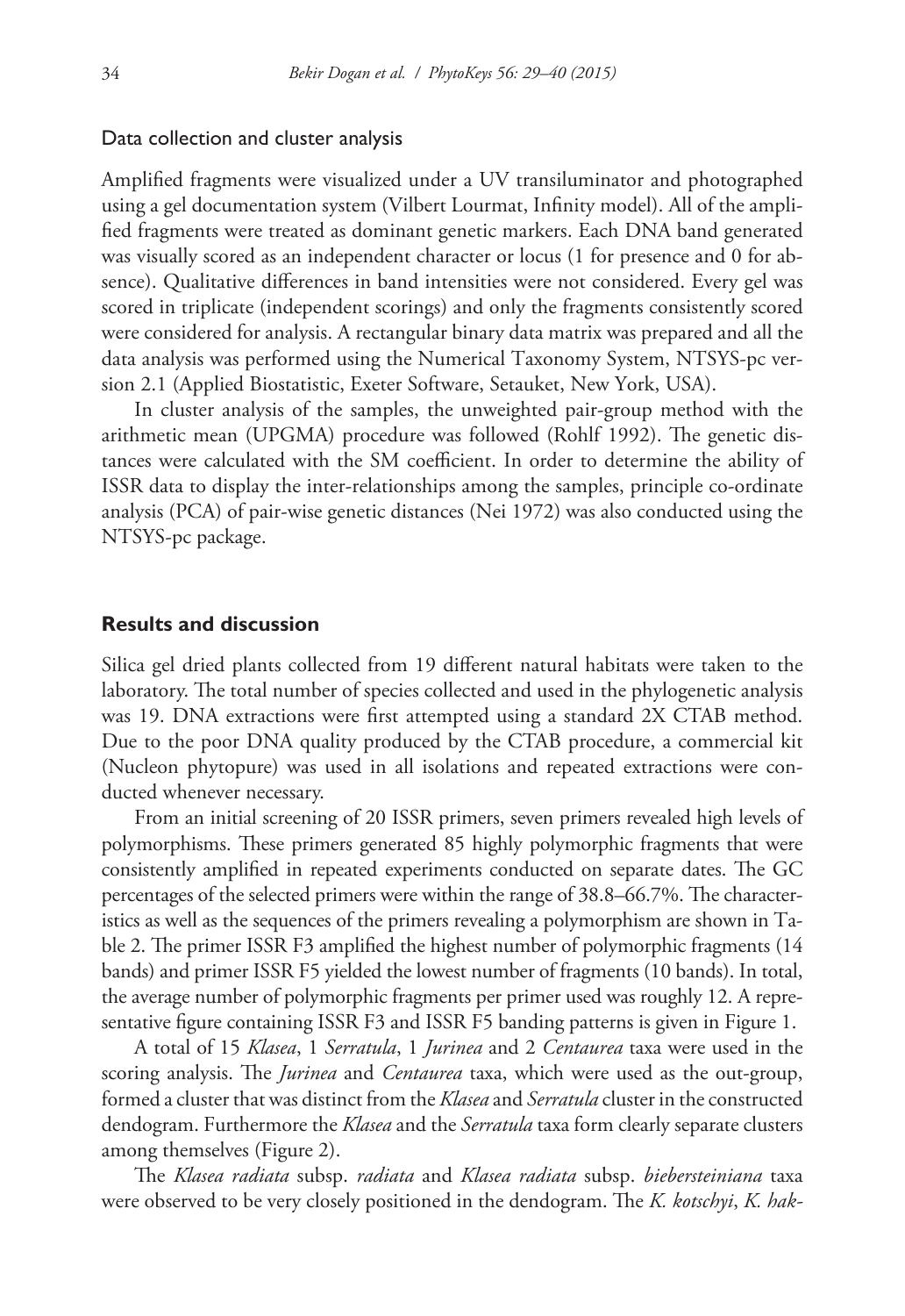

**Figure 1.** Representative agarose gels where PCR products were amplified with the primers ISSR F5 (highest number of polymorphic bands, top) and ISSR F5 (lowest level of polymorphic bands, down). **1** *Serratula tinctoria* **2** *Klasea quinquefolia* **3** *K. oligocephala* **4** *K. kotschyi* **5** *K. serratuloides* **6** *K. erucifolia* **7** *K. lasiocephala* **8** *K. cerinthifolia* **9** *K. grandifolia* **10** *K. radiata* subsp. *radiata* **11** *K. hakkiarica* **12** *K. haussknechtii* **13** *K. coriaceae* **14** *K. radiata* subsp. *radiata* **15** *K. kurdica* **16** *K. bornmuelleri* **17** *Centaurea ptosimopappoides* **18** *C. straminicephala* **19** *Jurinea cataonica*, M: marker.



**Figure 2.** Dendrogram showing genetic relationship of *Klasea*, *Serratula*, *Centaurea* and *Jurinea* species as shown using inter simple sequence repeats. (*Serratula tinctoria*, *Klasea quinquefolia*, *K. oligocephala*, *K. kotschyi*, *K. serratuloides*, *K. erucifolia*, *K. lasiocephala*, *K. cerinthifolia*, *K. grandifolia*, *K. radiata* subsp. *radiata*, *K. hakkiarica*, *K. haussknechtii*, *K. coriaceae*, *K. radiata* subsp. *radiata*, *K. kurdica*, *K. bornmuelleri*, *Centaurea ptosimopappoides*, *C. straminicephala*, *Jurinea cataonica*)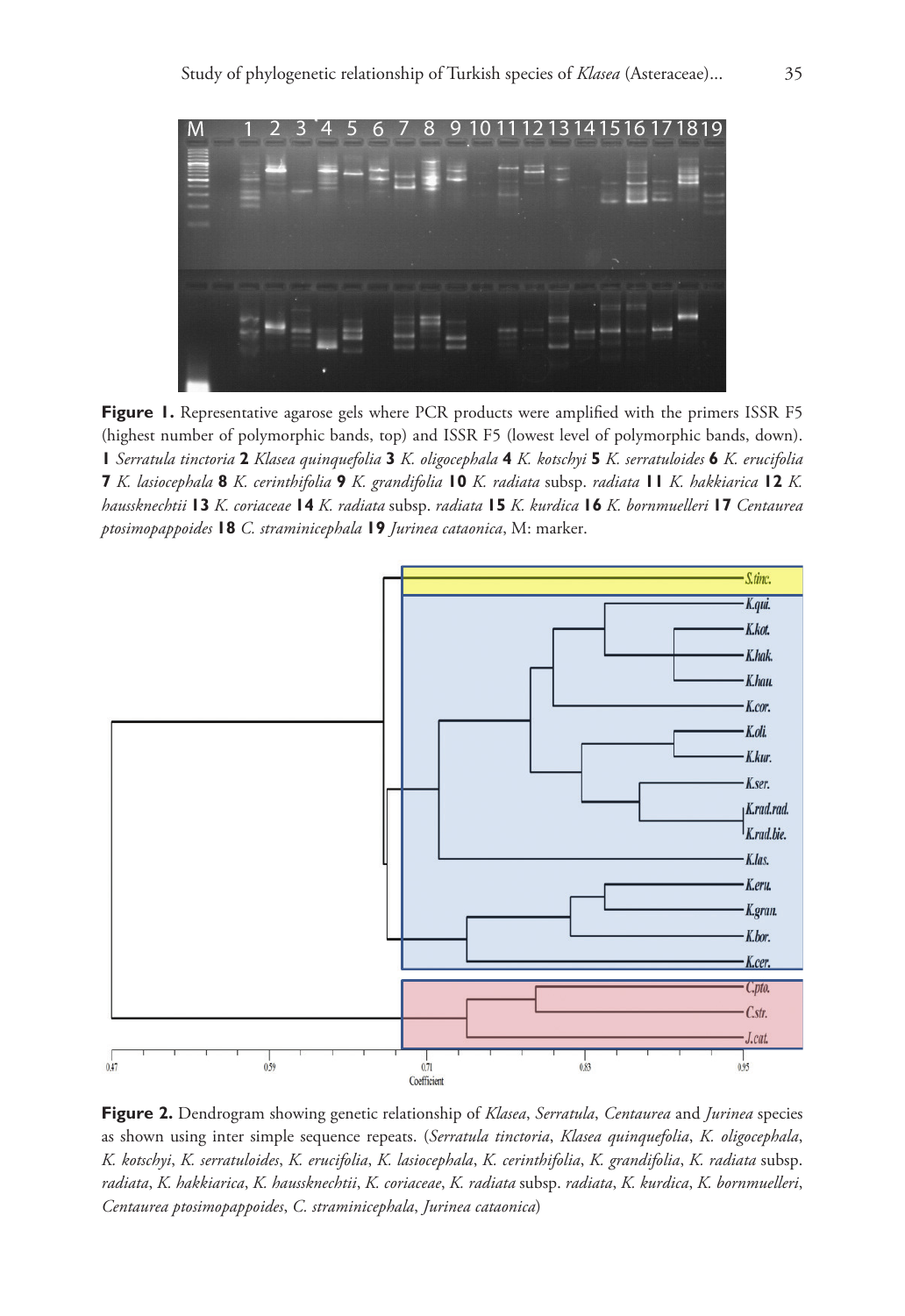

**Figure 3.** Principal co-ordinate analysis (PCA) of *Klasea*, *Serratula*, *Centaurea* and *Jurinea* species. **1** *Serratula tinctoria* **2** *Klasea quinquefolia* **3** *K. oligocephala* **4** *K. kotschyi* **5** *K. serratuloides* **6** *K. erucifolia* **7** *K. lasiocephala* **8** *K. cerinthifolia* **9** *K. grandifolia* **10** *K. radiata* subsp. *radiata* **11** *K. hakkiarica* **12** *K. haussknechtii* **13** *K. coriaceae* **14** *K. radiata* subsp. *radiata* **15** *K. kurdica* **16** *K. bornmuelleri* **17** *Centaurea ptosimopappoides* **18** *C. straminicephala* **19** *Jurinea cataonica*

*kiarica* and *K. haussknechtii* taxa, which have similar leaf characteristics, were also correlated in terms of their molecular data and were located in the same sub-cluster. *K. coriaceae* is a taxon, which spreads over distinct areas in the Eastern Anatolia and is distinguished owing to its distinctive height. The *Klasea oligocephala* and *K. kurdica* clustered together. The two taxa are very similar also in terms of morphological properties such as leaf, capitulum and pollen characteristics. *K. serratuloides* taxon has the largest capitulum among the genus. It has a similar profile to the *K. radiata* subspecies with respect to the leaf characteristics and the similarity of overspreading areas. *Klasea serratuloides* and *K. radiata* were also positioned close to one another on the dendogram.

*K. lasiocephala* is distinguished within the genus by its very short stems or the absent stems.. *K. lasiocephala* differs morphologically from other *Klasea* taxa in having absent or reduced stems and that it is also somewhat genetically distinct from other *Klasea* taxa, as the sole taxon in the cluster in which it is placed. The *K. erucifolia* and *K. grandifolia* taxa have similar leaf characteristics and were also located in the same sub-cluster owing to their molecular characteristics. *K. bornmuelleri* taxon does not have a morphologically close relative in the genus. Its position on the dendogram confirmed this classification. *K. cerinthifolia* is distinguished by its yellow flowers and semiamplexicaul leaf structure and was also molecularly identified to be distinct. All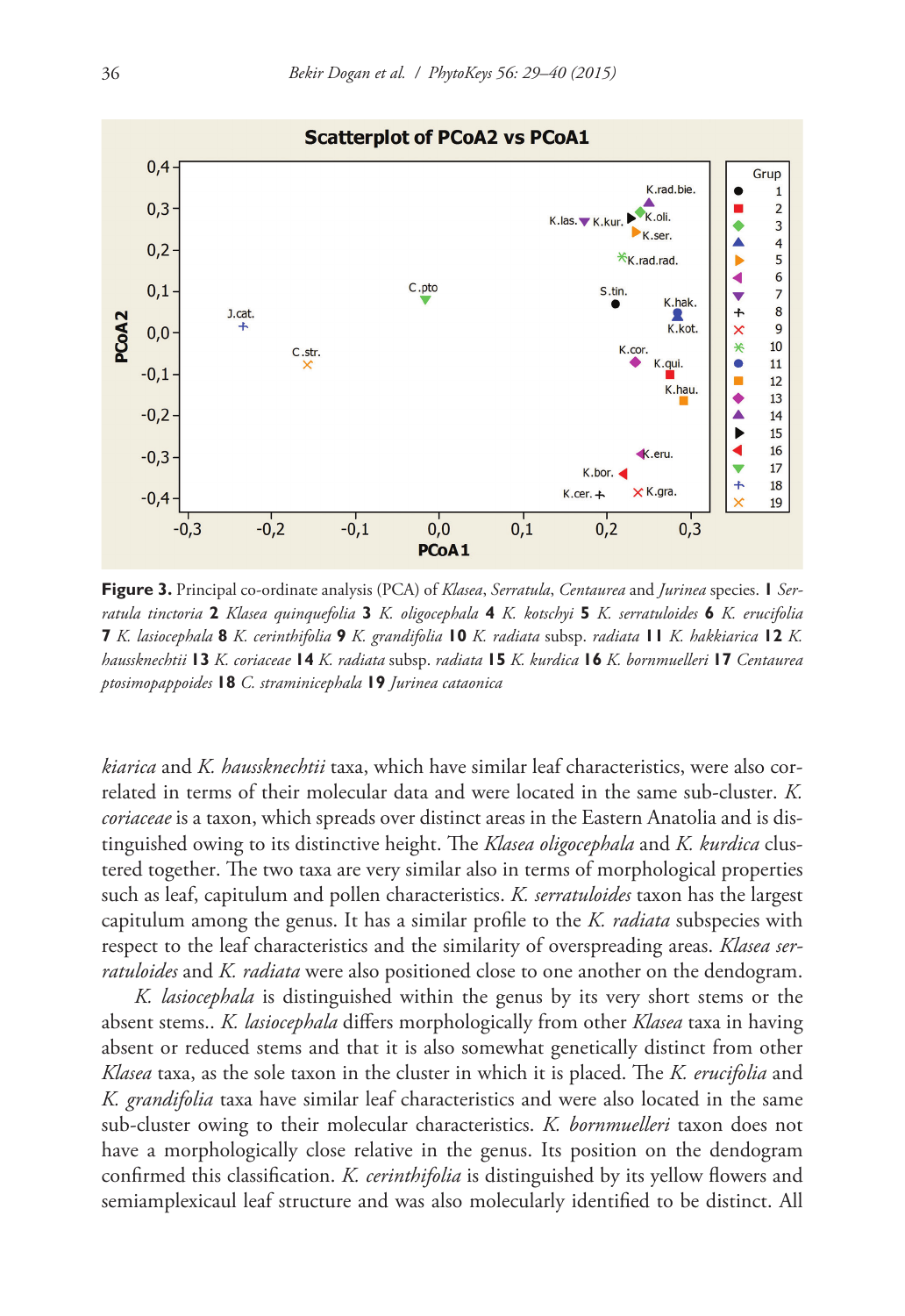these findings were consistent with the morphological classifications made in the Flora of Turkey (Davis and Kupicha 1975; Dogan et al. 2012). Martins and Hellwig (2005) showed that *Klasea* and *Serratula* taxa to belong to separate clusters in a molecular study conducted using the ITS and ETS sequences. The same study reported shorter distances on the dendogram constructed based on molecular similarities for the taxa, which showed morphological similarities.

The inspection of the dendogram indicated that molecularly similar taxa were also morphologically similar. This separation was also shown in the PCA plot (Figure 3).

Our study has demonstrated that ISSR is a powerful tool in resolving the genetic relationships within problematic taxonomical entities. In conclusion, the morphologically close taxa were, in the molecular aspect, also located in the same clade. The genera used as out-groups (*Serratula*, *Jurinea*, and *Centaurea*) were clearly separate from the genus *Klasea*. According to our knowledge, this is the first report on the use of ISSR in *Klasea*.

# **Acknowledgements**

This work was financially supported by The Scientific and Technical Research Council of Turkey (TUBITAK Project No. TBAG-109T243) and The Scientific Research Coordination Center (BAP) of Selcuk University (Project No. 11401048).

## **References**

- Ali MA, Al-Hemaid FM, Choudhary RK, Lee J, Kim SY, Rub MA (2013) Status of *Reseda pentagyna* Abdallah & A.G. Miller (Resedaceae) inferred from combined nuclear ribosomal and chloroplast sequence data. Bangladesh Journal Plant Taxonomy 20(2): 233–238. [doi:](http://dx.doi.org/10.3329/bjpt.v20i2.17397) [10.3329/bjpt.v20i2.17397](http://dx.doi.org/10.3329/bjpt.v20i2.17397)
- APG (2003) An update of the Angiosperm Phylogeny Group classification for the orders and families of flowering plants: APG II. Botanical Journal of the Linnean Society 141: 399–436. [doi: 10.1046/j.1095-8339.2003.t01-1-00158.x](http://dx.doi.org/10.1046/j.1095-8339.2003.t01-1-00158.x)
- Ash GJ, Raman R, Crump NS (2003) An investigation of genetic variation in *Carthamus lanatus* in New South Wales, Australia, using intersimple sequence repeats (ISSR) analysis. Weed Research 43: 208–213. [doi: 10.1046/j.1365-3180.2003.00335.x](http://dx.doi.org/10.1046/j.1365-3180.2003.00335.x)
- Barres L, Sanmartin I, Anderson CL, Susanna A, Buerki S, Galbany-Casals M, Vilatersana R (2013) Reconstructing the evolution and biogeographic history of tribe Cardueae (Compositae). American Journal of Botany 100(5): 867–882. [doi: 10.3732/ajb.1200058](http://dx.doi.org/10.3732/ajb.1200058)
- Bremer K, Backlund A, Sennblad B, Swenson U, Andreasen K, Hjertson M, Lundberg J, Backlund M, Bremer B (2001) A phylogenetic analysis of 100+ genera and 50+ families of euasterids based on morphological and molecular data with notes on possible higher level morphological synapomorphies. Plant Systematics and Evolution 229: 137–169. [doi:](http://dx.doi.org/10.1007/s006060170009) [10.1007/s006060170009](http://dx.doi.org/10.1007/s006060170009)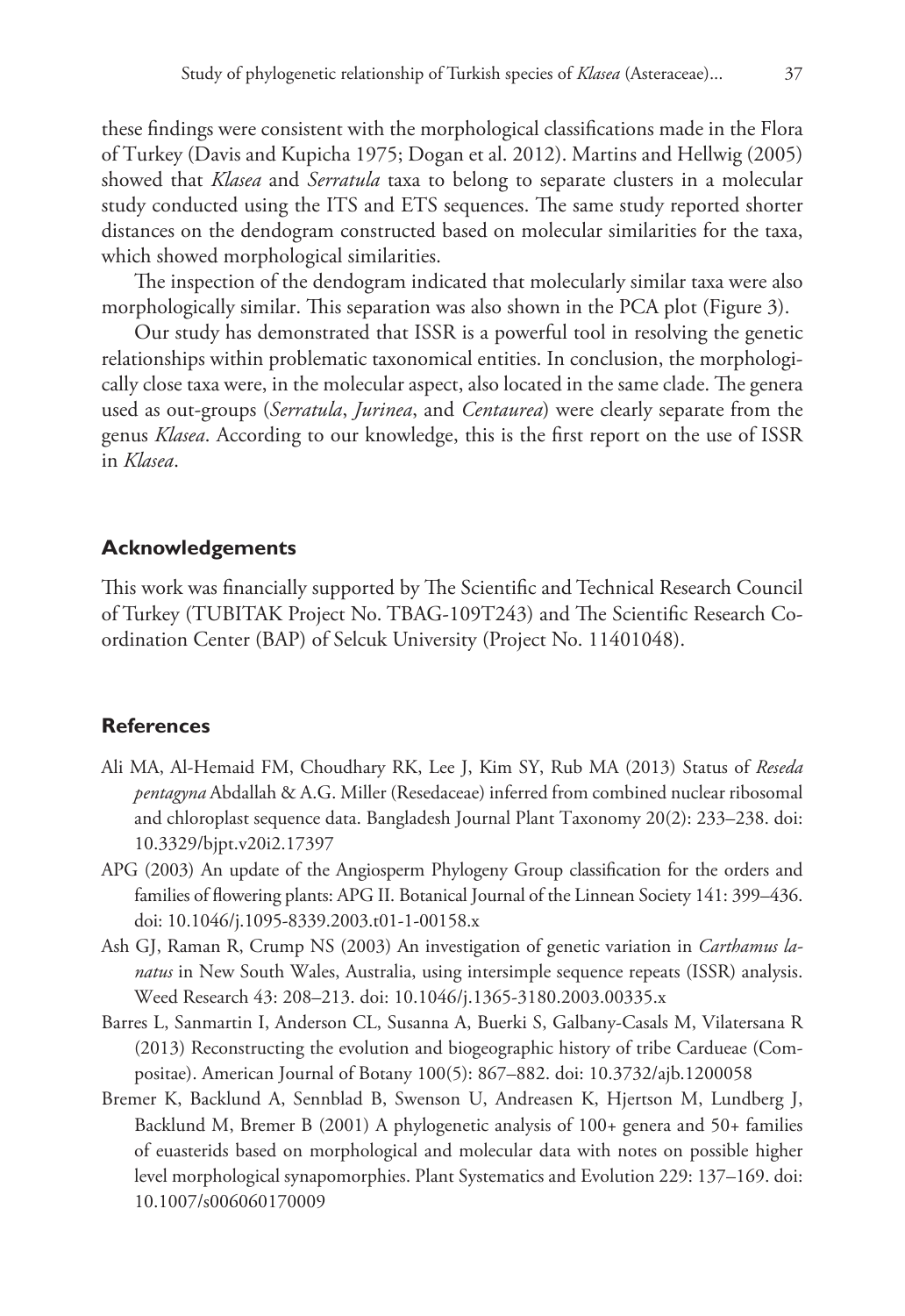- Davis PH, Kupicha FK (1975) *Serratula* L. In: Davis PH (Ed.) Flora of Turkey and the East Aegean Islands, vol 5. Edinburgh Univ. Press, Edinburgh, 452–460.
- Davis P, Tan K, Mill RR (Eds) (1988) Flora of Turkey and the East Aegean Islands, vol. 10. Edinburgh Univ. Press, Edinburgh.
- Dogan B, Duran A, Hakki EE (2007) Phylogenetic analysis of *Jurinea* (Asteraceae) species from Turkey based on ISSR amplification. Annales Botanici Fennici 44: 353–358.
- Dogan B, Duran B, Bagcı Y, Dinc M, Martin E, Cetin Ö, Oztürk M (2010) Phylogenetic relationships among the taxa of the genus *Johrenia* DC. (Apiaceae) from Turkey based on molecular method. Bangladesh Journal of Plant Taxonomy 17(2): 113–120. [doi: 10.3329/](http://dx.doi.org/10.3329/bjpt.v17i2.6693) [bjpt.v17i2.6693](http://dx.doi.org/10.3329/bjpt.v17i2.6693)
- Dogan B, Duran A, Martin E, Coşkun F (2012) Türkiye *Serratula* L. cinsinin revizyonu. Proje no: TÜBİTAK-TBAG-109T243. [In Turkish]
- Fang DQ, Roose ML, Krueger RR, Federici CT (1997) Fingerprinting of trifoliate orange germplasm accessions with isozymes, RFLPs, and inter-simple sequence repeat markers. Theoretical and Applied Genetics 95: 211–219. [doi: 10.1007/s001220050550](http://dx.doi.org/10.1007/s001220050550)
- Font M, Garnatje T, Garcia-Jacas N, Susanna A (2002) Delineation and phylogeny of Centaurea sect. Acrocentron based on DNA sequences: a restoration of the genus *Crocodylium* and indirect evidence of introgression. Plant Systematics and Evolution 243: 15–26. [doi:](http://dx.doi.org/10.1007/s00606-002-0203-3) [10.1007/s00606-002-0203-3](http://dx.doi.org/10.1007/s00606-002-0203-3)
- Garcia-Jacas N, Garnatje T, Susanna A, Vilatersana R (2002) Tribal and subtribal delimitation and phylogeny of the Cardueae (Asteraceae): A combined nuclear and chloroplast DNA analysis. Molecular Phylogenetics and Evolution 22(1): 51–64. [doi: 10.1006/](http://dx.doi.org/10.1006/mpev.2001.1038) [mpev.2001.1038](http://dx.doi.org/10.1006/mpev.2001.1038)
- Garcia-Jacas N, Susanna A, Garnatje T, Vilatersana R (2001) Generic delimitation and phylogeny of the subtribe Centaureinae (Asteraceae): A combined nuclear and chloroplast DNA analysis. Annals of Botany 87: 503–515. [doi: 10.1006/anbo.2000.1364](http://dx.doi.org/10.1006/anbo.2000.1364)
- Garcia-Jacas N, Susanna A, Mozaffarian V, Ilarslan R (2000) The natural delimitation of *Centaurea* (Asteraceae : Cardueae): ITS sequence analysis of the *Centaurea jacea* group. Plant Systematics and Evolution 223: 185–199. [doi: 10.1007/BF00985278](http://dx.doi.org/10.1007/BF00985278)
- Greuter W (2003) The Euro+Med treatment of Cardueae (Compositae) generic concepts and required new names. Willdenowia 33: 49–61. [doi: 10.3372/wi.33.33104](http://dx.doi.org/10.3372/wi.33.33104)
- Haffner E, Hellwig FH (1999) Phylogeny of the Cardueae (Compositae) with emphasis on the subtribe Carduinae: an analysis based on ITS sequence data. Willdenowia 29: 27–39. [doi:](http://dx.doi.org/10.3372/wi.29.2902) [10.3372/wi.29.2902](http://dx.doi.org/10.3372/wi.29.2902)
- Hakki EE, Savaskan C, Akkaya MS (2001) Genotyping of Anatolian doubled-haploid durum lines with SSR markers. Euphytica 122: 257–262. [doi: 10.1023/A:1012955516198](http://dx.doi.org/10.1023/A:1012955516198)
- Hakki EE, Akkaya MS (2000) Microsatellite isolation using amplified fragment length polymorphism markers: no cloning, no screening. Molecular Ecology 9: 2149–2154. [doi:](http://dx.doi.org/10.1046/j.1365-294X.2000.11143.x) [10.1046/j.1365-294X.2000.11143.x](http://dx.doi.org/10.1046/j.1365-294X.2000.11143.x)
- Joel D, Portnoy V, Tzuri G, Greenberg R, Katzir N (1998) Molecular markers of the identification of *Orobanche* species. Advance in Parasitic Plant Research Proceedings Sixth International Symposium on Parasitic Weeds, Cordoba, 152–160.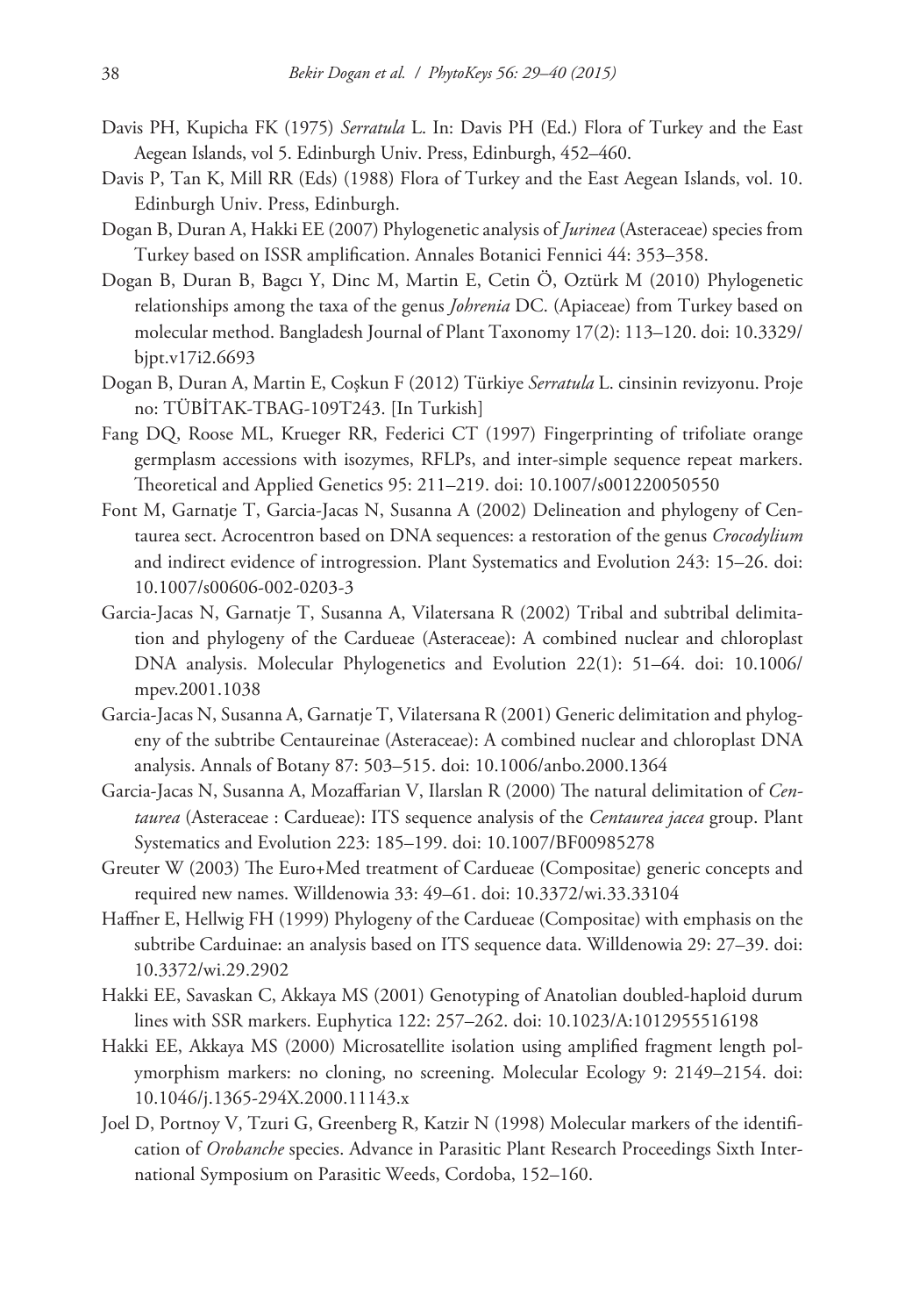- Jump AS, Woodward FL, Burke T (2003) *Cirsium* species show disparity in patterns of genetic variations at their range-edge, despite similar patterns of reproduction and isolation. New Phytologist 160: 359–370. [doi: 10.1046/j.1469-8137.2003.00874.x](http://dx.doi.org/10.1046/j.1469-8137.2003.00874.x)
- Khalik KA, El-Twab MA, Gala R (2014) Genetic diversity and relationships among Egyptian *Galium* (Rubiaceae) and related species using ISSR and RAPD markers. Biologia 69(3): 300–310.
- Laosatit K, Tanta P, Saensuk C, Srinives P (2013) Development and characterization of EST-SSR markers from *Jatropha curcas* EST database and their transferability across jatropharelated species/genus. Biologia 68(1): 41–47. [doi: 10.2478/s11756-012-0143-5](http://dx.doi.org/10.2478/s11756-012-0143-5)
- Martins L (2006) Systematics and Biogeography of *Klasea* (Asteraceae-Cardueae) and a synopsis of the genus. Botanical Journal of the Linnean Society 152: 435–465. [doi: 10.1111/j.1095-](http://dx.doi.org/10.1111/j.1095-8339.2006.00583.x) [8339.2006.00583.x](http://dx.doi.org/10.1111/j.1095-8339.2006.00583.x)
- Martins L, Hellwig FH (2005) Systematic position of the genere *Serratula* and *Klasea* within Centaureinae (Cardueae, Asteraceae) and new combinations in *Klasea*. Taxon 54: 632–638. [doi: 10.2307/25065420](http://dx.doi.org/10.2307/25065420)
- Mengitsu LW, Messersmith CG (2002) Genetic diversity of kochia. Weed Science 50: 498–503. [doi: 10.1614/0043-1745\(2002\)050\[0498:GDOK\]2.0.CO;2](http://dx.doi.org/10.1614/0043-1745(2002)050%5B0498:GDOK%5D2.0.CO;2)
- Mohammadzadeh F, Monirifar H, Saba J, Valizadeh M, Haghighi AR, Zanjani BM, Barghi M, Tarhriz V (2011) Genetic variation among Iranian Alfalfa (Medicago sativa L.) populations based on RAPD markers. Bangladesh Journal of Plant Taxonomy 18(2): 93–104. [doi: 10.3329/bjpt.v18i2.9296](http://dx.doi.org/10.3329/bjpt.v18i2.9296)
- Nei M (1972) Genetic distance between populations. The American Naturalist 106: 283–292. [doi: 10.1086/282771](http://dx.doi.org/10.1086/282771)
- Pharmawati M, Yan G, McFarlane IJ (2004) Application of RAPD and ISSR markers to analyse molecular relationships in *Grevillea* (Proteaceae). Australian Systematic Botany 17: 49–61. [doi: 10.1071/SB03016](http://dx.doi.org/10.1071/SB03016)
- Prevost A, Wilkinson MJ (1999) A new system of comparing PCR primers applied to ISSR fingerprinting of potato accessions. Theoretical and Applied Genetics 98: 107–112. [doi:](http://dx.doi.org/10.1007/s001220051046) [10.1007/s001220051046](http://dx.doi.org/10.1007/s001220051046)
- Rohlf FJ (1992) NTSYS-pc: Numerical taxonomy and multivariate analysis system, version 2.0. State Univ. of New York, Stony Brook, NY.
- Soranzo N, Provan J, Powel W (1999) An example of microsatellite length variation in the mitochondrial genome of conifers. Genome 42: 158–161. [doi: 10.1139/g98-111](http://dx.doi.org/10.1139/g98-111)
- Susanna A, Garcia-Jacas N, Hidalgo O, Vilatersana R, Garnatje T (2006) The Cardueae (Compositae) Revisited: Insights from ITS, Trnl-Trnf, and Matk Nuclear and Chloroplast DNA Analysis. Annals of the Missouri Botanical Garden 93: 150–171. [doi:](http://dx.doi.org/10.3417/0026-6493(2006)93%5B150:TCCRIF%5D2.0.CO;2) [10.3417/0026-6493\(2006\)93\[150:TCCRIF\]2.0.CO;2](http://dx.doi.org/10.3417/0026-6493(2006)93%5B150:TCCRIF%5D2.0.CO;2)
- Vosman B, Arens P (1997) Molecular characterization of GATA/GACA microsatellite repeat in tomato. Genome 40: 25–33. [doi: 10.1139/g97-004](http://dx.doi.org/10.1139/g97-004)
- Williams JGK, Kubelik AR, Livak KJ (1990) DNA polymorphism amplified by arbitrary primers are useful as genetic markers. Nucleic Acids Research 18: 6531–6535. [doi:](http://dx.doi.org/10.1093/nar/18.22.6531) [10.1093/nar/18.22.6531](http://dx.doi.org/10.1093/nar/18.22.6531)